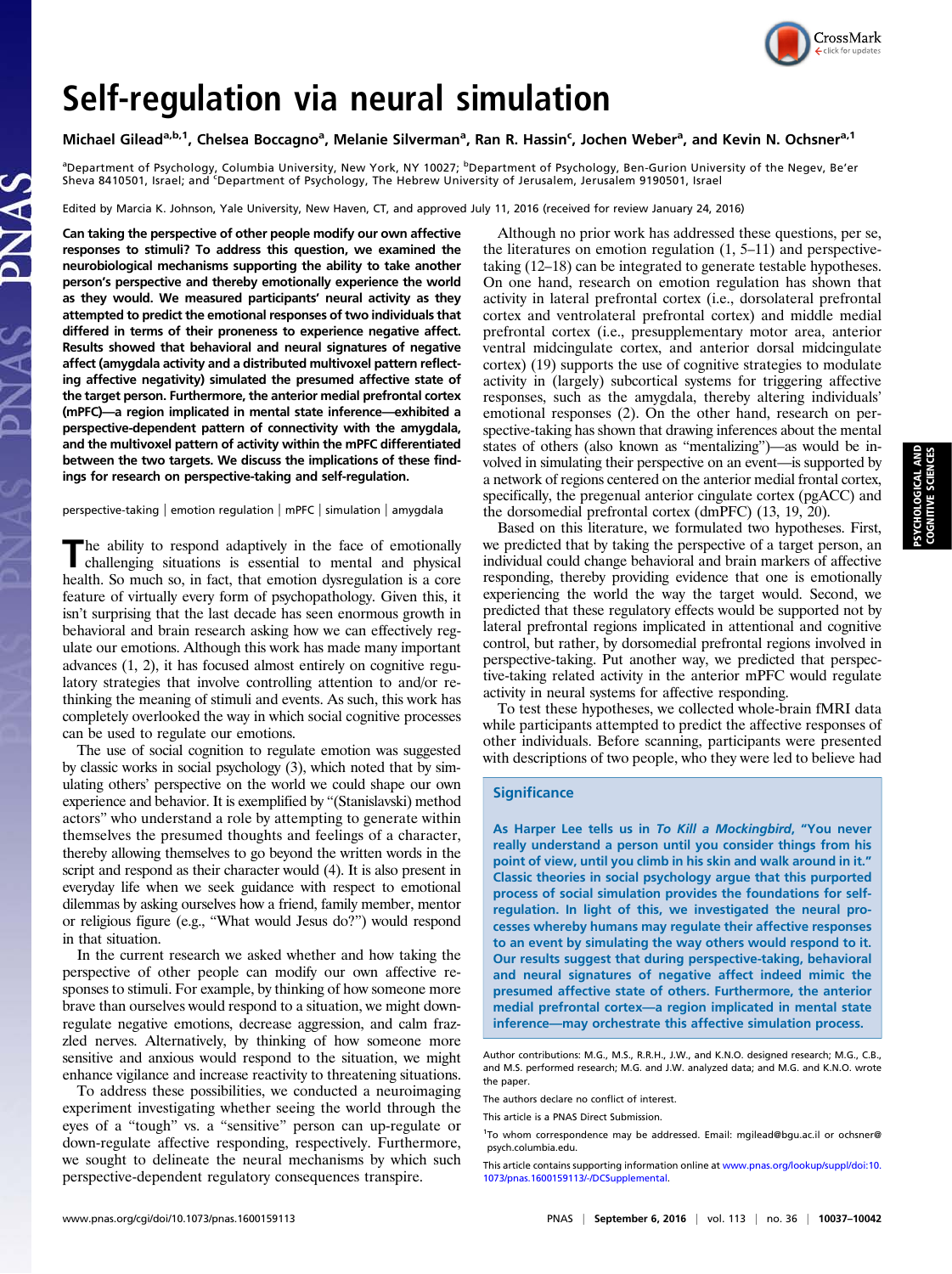previously participated in the experiment. These descriptions suggested that one person was likely to be emotionally sensitive and squeamish, whereas the other was likely to be rugged and tough. Next, participants viewed neutral and negative affect-inducing images and evaluated the images from either their own or the tough or sensitive targets' perspective.

We examined the effect of perspective-taking on multiple behavioral and brain markers of affective responding, including reports of the target's predicted affective reactions to stimuli, activation in the amygdala (which is the brain region most strongly associated with detecting, encoding, and promoting responses to affectively relevant and especially potentially threatening stimuli) (21, 22), and finally, a recently identified picture-induced negative emotion signature (PINES) (23). PINES is a distributed, wholebrain multivoxel activation pattern developed using machine learning techniques that can reliably predict levels of negative affect elicited by aversive images. Because this signature is not affected by general arousal and is not reducible to activity in the amygdala, it provides a neural marker of negative affect independent of participants' own self-reports. We predicted that both neural measures of negative affective responding (amygdala and PINES) would simulate the presumed affective state of the target person; namely, negative affect-related activity would be up- vs. downregulated for the sensitive (vs. tough) perspective.

To address the prefrontal systems that might support perspective-taking and regulate affective responding, we used a combination of connectivity and multivoxel pattern analyses to identify a brain region whose activity was associated with amygdala upregulation when adopting the sensitive perspective and/or downregulation for the tough perspective—and whose distributed pattern of activity provided evidence that it differentially represented the two perspectives. As noted, we predicted this region to be located in the anterior mPFC.

## Results

# Does Perspective-Taking Modulate Affective Processing?

Behavioral ratings. A manipulation check showed that participants reported more negative affect in response to negative than to neutral images  $[F(1,23) = 572.56, P < 0.001]$ . We conducted an ANOVA to see whether the perspective manipulation indeed altered participants predicted affective response. The results showed a significant interaction  $[F(1,23) = 202.08, P < 0.001]$ , such that affect ratings were lower when participants viewed negative images from the perspective of the tough (mean  $= 2.564$ , SD  $= 0.118$ ) vs. the sensitive target [mean = 3.793, SD = 0.103;  $t(23) = 12.60$ ,  $P <$ 0.001]. There was no significant difference in ratings for neutral images from the perspective of the tough (mean  $= 1.071$ , SD  $=$ 0.021) and sensitive (mean = 1.117,  $SD = 0.028$ ) targets  $[t(23) =$ 1.58,  $P = 0.126$ ; Fig. 1]. There were also no significant differences in response latencies for the sensitive (mean =  $921.57$ , SD =  $129.19$ ) and tough (mean = 941.90, SD = 120.97) perspectives  $[t(23) = 0.8;$ not significant].

For negative images, affect ratings from the self perspective  $(\text{mean} = 3.140, SD = 0.496)$  were higher than those for the tough target  $[t(23) = 5.08, P < 0.001]$  and lower than those for the sensitive target  $[t(23) = 8.10, P < 0.001]$ . For neutral images, affect ratings from the self perspective (mean  $= 1.058$ , SD  $=$ 0.104) did not differ from the tough perspective  $[t(23) = 0.48, not$ significant] and were lower than those for the sensitive perspective  $[t(23) = 2.63, P = 0.015]$ .

Based on participants' affect ratings for the tough, sensitive, and self perspectives, we calculated for each participant a measure of "similarity to sensitive/tough target" that indexed the extent to which affect ratings from the self perspective were more similar to one target or the other. This measure, alongside with other neural and self-report measures of self-other similarity, indicated that, overall, participants did not identify more with one perspective or another and that the level of self-other similarity did not modulate our key measures (see [SI Experimental Procedures](http://www.pnas.org/lookup/suppl/doi:10.1073/pnas.1600159113/-/DCSupplemental/pnas.201600159SI.pdf?targetid=nameddest=STXT), [Fig. S1,](http://www.pnas.org/lookup/suppl/doi:10.1073/pnas.1600159113/-/DCSupplemental/pnas.201600159SI.pdf?targetid=nameddest=SF1) and [Table S1](http://www.pnas.org/lookup/suppl/doi:10.1073/pnas.1600159113/-/DCSupplemental/pnas.201600159SI.pdf?targetid=nameddest=ST1) for details of these analyses).

Amygdala analysis. As a first step in examining whether perspectivetaking modulates affective processing, we defined the right and left amygdala as anatomical regions of interest based on the Harvard-Oxford probabilistic atlas (using voxels with a 50% or higher probability of being labeled as the amygdala) and extracted parameter estimates for the six conditions (negative/neutral  $\times$ sensitive/tough/self). As predicted, in the left amygdala, when participants observed the images from their own perspective, activation was higher for negative (mean  $= 0.177$ , SD  $= 0.167$ ) than for neutral (mean = 0.086, SD = 0.148) images  $[t(23) = 2.77, P =$ 0.005]; likewise, in the right amygdala, activation was higher for negative (mean =  $0.149$ , SD =  $0.149$ ) than for neutral (mean = 0.087, SD = 0.112) images  $[t(23) = 2.15, P = 0.020]$ .

After establishing that amygdala activity is responsive to the presentation of aversive images when viewing them from one's own perspective, we asked whether the amygdala was modulated when taking a tough or sensitive perspective. To do so, we conducted a  $2 \times 2$  ANOVA with perspective (sensitive/tough) and valence (negative/neutral) as within-participant factors. As predicted, the results showed an interaction of perspective and valence in both the right  $[F(1,23) = 6.77, P = 0.007,$  partial  $\eta^2 =$ 0.227] and the left amygdala  $[F(1,23) = 2.96, P = 0.049,$  partial  $\eta^2$  = 0.114]. In the right hemisphere, amygdala activation was lower when viewing negative images from the perspective of the tough (mean =  $0.141$ , SD =  $0.098$ ) vs. the sensitive target (mean =  $0.175$ ,  $SD = 0.120$   $[t(23) = 2.02, P = 0.027]$ ; there was no significant difference in activation for neutral images from the perspective of the tough (mean =  $0.095$ , SD =  $0.092$ ) and sensitive (mean = 0.067, SD = 0.89) targets  $[t(23) = 1.38, P = 0.180]$ . In the left hemisphere, there was a marginally significant effect wherein



Fig. 1. (A) Behavioral ratings of negative affect in response to negative images were higher for sensitive (vs. tough) targets. (B) right amygdala response to negative images was higher when adopting the sensitive (vs. the tough) perspective. (C) When participants adopted the sensitive (vs. tough) perspective, their neural response to negative images reflected higher levels of negative affect, measured as the level of similarity to the PINES pattern. Error bars denote within-participant SEs. (D) Participants who exhibited a greater difference in amygdala activity and PINES expression for the tough vs. sensitive target subsequently estimated greater differences in predicted negative affect for these targets.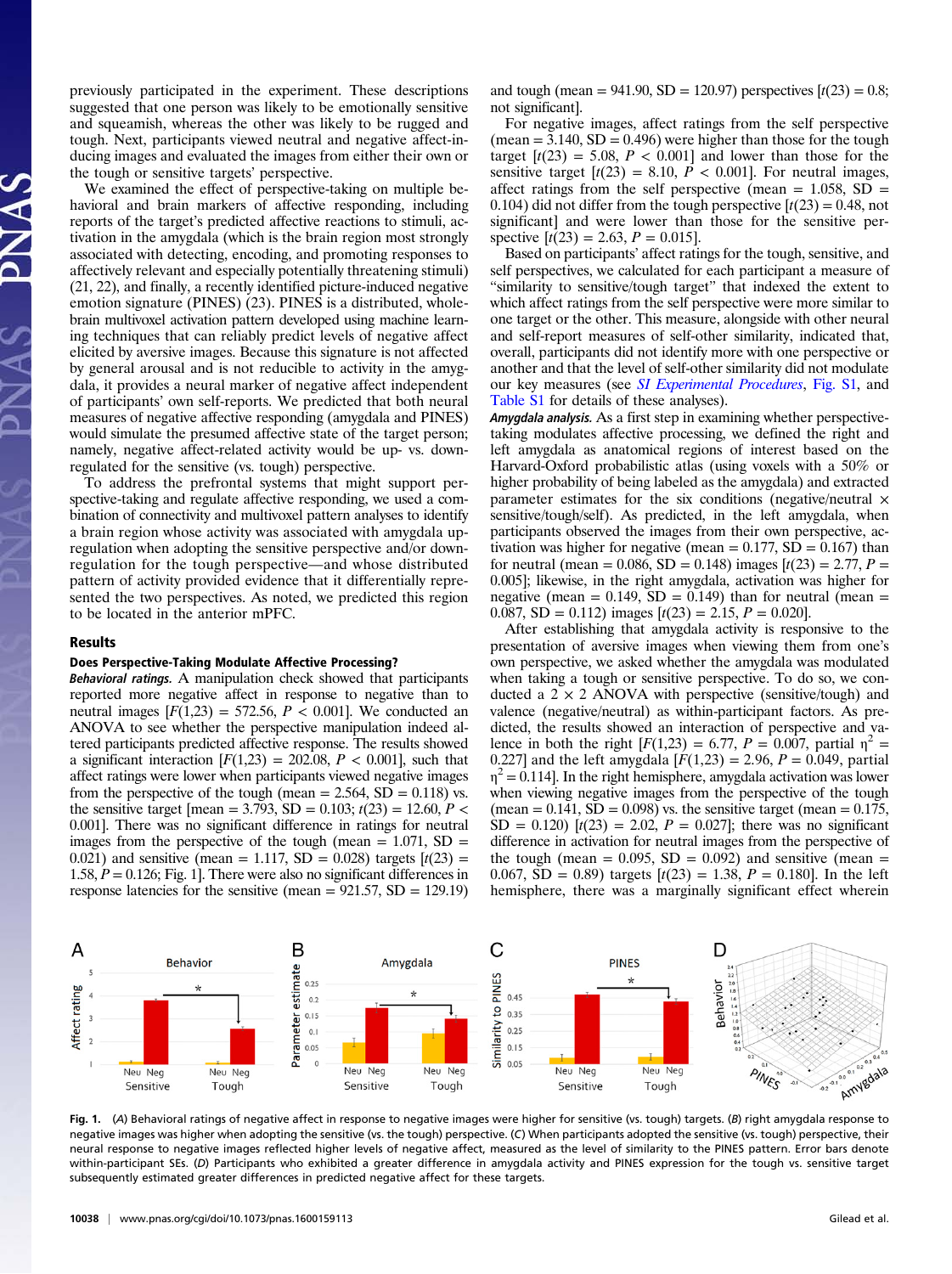amygdala activation was lower when viewing negative images from the perspective of the tough (mean  $= 0.175$ , SD  $= 0.130$ ) vs. sensitive target (mean = 0.200, SD = 0.129)  $[t(23) = 1.45, P =$ 0.079]. There was no significant difference in activation for neutral images from the perspective of the tough (mean  $= 0.100$ ,  $SD = 0.117$ ) and sensitive (mean = 0.078,  $SD = 0.105$ ) targets  $[t(23) = 1.04, P = 0.306]$ . For both negative and neutral images, the self perspective did not differ from the sensitive perspective in either the right or left amygdala ( $P > 0.27$ ); likewise, the self perspective did not differ from the tough perspective in either the right or left amygdala  $(P > 0.64)$ —suggesting that the perspective  $\times$  valence interaction was not driven solely by either the tough or sensitive perspective.

Although the amygdala was more active for negative vs. neutral images when viewed from the self's perspective, it could be argued that different subregions of the amygdala may be differentially engaged under the self and other conditions. To address this concern, we conducted a whole-brain search based on the self negative > self neutral contrast. This contrast yielded significant activation across several brain regions, including the left and right amygdala, which we then masked with anatomically defined amygdala regions based on the Harvard-Oxford probabilistic atlas. The interaction of perspective and valence remained significant in the right amygdala cluster [47 voxels, peak coordinate,  $x = 18$ ,  $y =$  $-3$ ,  $z = -18$ ;  $F(1,23) = 5.25$ ,  $P = 0.015$ ]; however, the interaction in the left amygdala (102 voxels, peak MNI coordinate,  $x = -12$ ,  $y =$  $-6$ ,  $z = -18$ ) did not attain significance  $[F(1,23) = 1.25, P = 0.136]$ . In light of this, we limited our subsequent analyses to the right amygdala cluster.

PINES analysis. Another concern is that, although amygdala activation is strongly associated with the processing of negatively valenced stimuli, it is sometimes activated when processing positive stimuli (24), which may reflect a more general role for the amygdala in detecting and encoding of goal-relevant stimuli (25–27). These findings suggest that the amygdala's role in negative affect be indirect, which complicates attempts to rely on its activation as a neural marker of negative affective responses.

In light of this, we sought to strengthen our claim that emotional perspective-taking modulates negative affective processing by using a recently identified PINES (23). The PINES is a whole brain activation pattern developed using machine learning techniques that can reliably predict self-reported emotional responses to aversive images. As noted, prior work (23) has shown that this signature is not affected by general arousal, and is not reducible to patterns of activity in the amygdala. Thus, it provides an independently validated neural marker of experienced affective negativity.

We first validated the PINES method in the current dataset by showing that the PINES expression score was significantly higher when observing negative (mean  $= 0.490$ , SD  $= 0.192$ ) vs. neutral  $(\text{mean} = 0.069, SD = 0.152)$  images from the perspective of the self  $[t(23) = 11.24, P < 0.001]$ . Furthermore, regardless of perspective, the PINES score was higher for negative (mean  $= 0.462$ ,  $SD = 0.175$  vs. neutral (mean = 0.094,  $SD = 0.156$ ) images viewing conditions  $[F(1,23) = 349.18, P < 0.001]$ . Having established that the PINES pattern differentiates images as a function of their negativity in our dataset, we investigated the effect of perspective (sensitive/tough) and valence (negative/neutral) on the degree of affective negativity, as gauged by the PINES expression score. As predicted, there was an interaction between perspective and valence, mirroring the effect in the amygdala  $[F(1,23) = 7.72]$ ,  $P = 0.005$ . The PINES expression score was lower when viewing negative images from the perspective of the tough (mean = 0.428,  $SD = 0.173$ ) vs. sensitive target (mean = 0.468,  $SD = 0.188$ )  $[t(23) = 1.83, P = 0.039]$ ; there was no significant difference in expression for neutral images from the perspective of the tough (mean =  $0.095$ , SD =  $0.092$ ) vs. the sensitive (mean =  $0.067$ ,  $SD = 0.089$ ) targets  $[t(23) = 1.28, P = 0.210]$ . The PINES calculation was done on a trial-based model that we used for multivariate

analyses [PINES, multivoxel pattern analysis (MVPA), and pattern similarity analysis]. The results of the analysis are identical when using an aggregated-trial model. Valence × perspective interaction:  $F(1,23) = 7.72$ ,  $P = 0.005$  (see *[SI Experimental Procedures](http://www.pnas.org/lookup/suppl/doi:10.1073/pnas.1600159113/-/DCSupplemental/pnas.201600159SI.pdf?targetid=nameddest=STXT)* for further details concerning PINES method).

Brain-behavior correlation. Having established that the different measures of affective response are each impacted by the perspective taken, an important next question was whether and how they are related. In particular, it is important to demonstrate that one or both of the neural measures—amygdala activity and/or PINES score—predict self-reports of negative affective experience, as such correlations would support the idea that the neural regions supporting simulation of the tough vs. sensitive target's emotions lead to changes in a reports of affective experience.

To address this issue, we calculated for each participant a measure of each type of effect on a measure of affective response (i.e., the behavioral effect, PINES effect, and amygdala effect), as the difference between negative and neutral conditions for the sensitive vs. tough perspectives [i.e., sensitive (negative-neutral) – tough (negative-neutral)]. As predicted, the results showed that participants who exhibited a greater difference in amygdala activity for the tough vs. sensitive target subsequently exhibited a greater difference in their behavioral evaluations of the affective states of these targets ( $r = 0.38$ ,  $P = 0.033$ ). Likewise, participants who exhibited a greater difference in PINES scores for the tough vs. sensitive target subsequently exhibited a greater difference in their behavioral evaluations of the affective states of these targets ( $r = 0.39$ ,  $P = 0.014$ ). Interestingly, there was no correlation between the PINES effect and amygdala effect  $(r = 0.01)$ , as would be expected based on prior work establishing the PINES that suggested they could be independent predictors of negative affect (23). A multiple regression with both the PINES effect and amygdala effect as predictors and the behavioral effect as the dependent variable showed a significant effect for the PINES  $(b = 1.193, SE = 0.562, 95\% \text{ CI: } 0.023, 2.364, P = 0.046)$  and a marginally significant effect for the amygdala ( $b = 0.742$ , SE = 0.363, 95% CI:  $-0.103$ , 1.499,  $P = 0.053$ ;  $R^2 = 0.295$ ). Thus, our results suggest that each of the two patterns made a unique contribution to changing reports of affective responding.

# What Are the Neural Systems That Support the Perspective-Based Modulation of Affective Processing?

**Psychophysiological interaction.** To identify regions that may play a key role in the perspective-taking–based regulation of amygdala activity, we conducted a psychophysiological interaction (PPI) analysis (28). This analysis was done by creating regressors for each of the experimental conditions, the amygdala time series, and interaction terms for the amygdala time series and the experimental conditions. The difference of the relevant PPI-term regression coefficient, i.e.,  $\lbrack$  (amygdala time series)  $\times$  (sensitive negative)] >  $[(\text{amygdala time series}) \times (\text{tough negative})]$  was then subjected to a second-level random effects analysis, which also included a between-participants covariate coding for the average difference in affect rating across conditions.

This analytical strategy allowed us to identify regions that during sensitive negative trials were more positively correlated with right amygdala activation and/or during tough negative trials we more negatively correlated with amygdala activity and exhibited this pattern more so for participants that displayed greater perspective-related modulation of affective response (i.e., greater behavioral effect). The resulting analysis yielded a cluster of 203 voxels in the anterior mPFC (specifically, pgACC and dmPFC; peak MNI coordinate,  $x = -9$ ,  $y = 54$ ,  $z = 15$ ; Fig. 2), which survived the  $P < 0.05$ , whole-brain corrected significance threshold determined by AlphaSim. Masking out this anterior mPFC cluster did not alter the results of the PINES analysis.

In other words, participants who showed the greatest perspectivedependent modulation of affective experience also showed the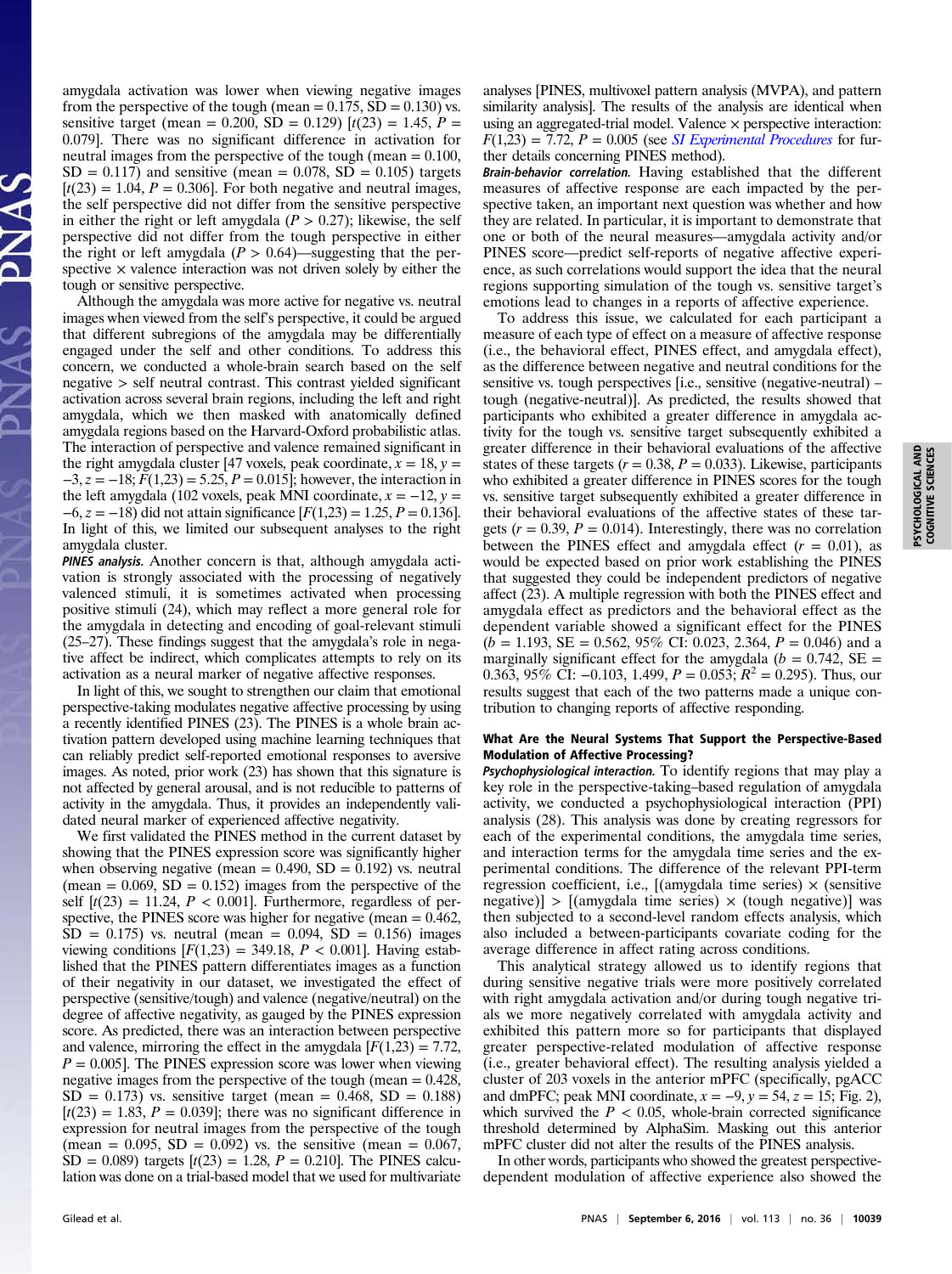greatest perspective-dependent modulation of the anterior mPFCamygdala pathway. More specifically, our results showed that participants who showed the greatest perspective-dependent modulation of affect ratings showed a negative coactivation pattern between the anterior mPFC and the amygdala when adopting the tough perspective.

MVPA. If the anterior mPFC cluster identified in the PPI analysis is indeed responsible for the perspective-based modulation of amygdala activity, then the multivoxel pattern of activity in this region during image viewing could be expected contain information that can discriminate whether participants were taking the perspective of the tough or sensitive target. To test this, we conducted an MVPA examining classification accuracy in the anterior mPFC cluster. As predicted, the classifier was able to predict the perspective participants were taking with a mean accuracy of 54.60% (SD = 6.79), which significantly differed from chance performance  $[t(23) = 3.32, P = 0.001]$ . There was no difference in overall average levels of activity in this cluster between the sensitive and tough conditions  $[t(23) = 0.37, P = 0.709;$ see [SI Experimental Procedures](http://www.pnas.org/lookup/suppl/doi:10.1073/pnas.1600159113/-/DCSupplemental/pnas.201600159SI.pdf?targetid=nameddest=STXT) for further details concerning MVPA analyses].

# **Discussion**

We sought to investigate whether (and how) taking the perspective of other people can modify our own affective responses to stimuli. We hypothesized that  $(i)$  taking the perspective of others would regulate affective processing in neural mechanisms that subserve one's own affective experience and  $(ii)$  the neural system involved in regulating perspective-dependent affective processing would be a region implicated in mental states inference, such as the anterior mPFC (i.e., the dmPFC and pgACC).

Consistent with our first hypothesis, whenever participants took the perspective of a sensitive (vs. tough) target, three neural indicators of negative affective processing converged to suggest that participants "simulated," the presumed affective state of the target individual. First, amygdala activity was up-regulated for the sensitive (vs. tough) perspective. Second, a multivoxel, wholebrain pattern of activity that has been independently shown to accurately predict participants' affective state (PINES) (23) indicated up-regulated negative affectivity when taking a sensitive (vs. tough) perspective. Third, participants who behaviorally predicted a greater difference in the affective responses of the sensitive and tough targets also exhibited a greater difference in their PINES and amygdala response when adopting the sensitive (vs. tough) perspectives.

That perspective-taking modulates amygdala activity provides initial support to the claim that perspective-taking modulates



Fig. 2. The right amygdala cluster identified by contrasting the processing of negative and neutral images from the self's perspective (Right), and the anterior mPFC region that was implicated in perspective-based regulation of amygdala activity (Left). The results suggest that the anterior mPFC up- or down-regulated amygdala activity as a function of the perspective (sensitive vs. tough) that participants adopted.

affective processing. However, because the amygdala responds to goal-relevant stimuli in general (22, 26, 27), it could be argued that its activation does not reflect negative affective intensity per se. However, the finding that perspective-taking modulated the PINES pattern—and that this modulation uniquely contributed to predictions of subsequent judgments of a targets affective response over and above amygdala activity—provides strong converging evidence to the claim that "seeing the world through another's eyes" really does change one's own affective processing.

Having provided support for that claim, we sought to delineate the cognitive and neural mechanisms by which such perspectivedependent regulatory consequences occur. Consistent with our second hypothesis, results suggested that the anterior mPFC may regulate, or exert top-down influence over, the affective simulation. Specifically, this brain region exhibited a pattern of perspectivedependent coupling with the amygdala that was dependent on the magnitude of perceived differences in the targets' affective response. Relatively speaking, when adopting a sensitive perspective, anterior mPFC activity was associated with increased amygdala activity; when adopting a sensitive perspective, anterior mPFC activity was associated with relatively decreased amygdala activity. Furthermore, an MVPA analysis showed that that the multivoxel pattern of activity in this region during image viewing contained information that discriminated whether participants were taking the perspective of the tough or sensitive target.

Implications for the Study of Perspective-Taking. The current research addressed an age-old question concerning the process of perspective-taking. It is often suggested that people are able to take the perspective of others through a process of simulation (note that the term simulation is polysemous: it can be used to discuss a cognitive process by which people may take the perspective of others, as well as a consequence of perspective taking. In this section we refer to the former). The philosopher Alvin Goldman described simulation as such: "First, the attributor creates in herself pretend states intended to match those of the target... The second step is to feed these initial pretend states into some mechanism of the attributor's own psychology ... and allow that mechanism ...to generate one or more new states (e.g., decisions)" (29, p. 80–81). In other words, according to simulation theory, the path to understanding the emotions of others relies on a readout from the very same core emotional processes that generate the emotional response in the self (see refs. 13, 30, and 31 for similar suggestions).

The current study allowed us to investigate the process of simulation with converging measures of affective processing. We showed that participants indeed exhibited greater affect negativity when they took the perspective of the sensitive (vs. tough) target. Importantly, participants who exhibited greater difference in amygdala activity/PINES expression for the tough vs. sensitive target subsequently exhibited greater difference in their evaluations of the affective state of these targets. Together, these findings present perhaps the most direct evidence, to date, for the viability of simulation theory.

The existence of shared mechanisms for both self- and otherfocused processing is a prerequisite for simulation theory. However, it does not suffice to explain the process of perspectivetaking. As acknowledged in some of the earliest discussions of simulation theory, if people were to simply copy their own experience and project it onto others, attempts at perspective-taking would be ineffective (15, 32). Thus, for perspective-taking to succeed, individuals must accommodate their simulation on the basis of a conceptual model of the target (e.g., "This guy is neurotic, he must be distressed by cockroaches"). This process is unlikely to rely on the amygdala alone, which is a phylogenetically ancient brain system that is unlikely to subserve the type of symbolic thought involved in conceptually-mediated perspective-taking (18). Therefore, we predicted that amygdala activity should be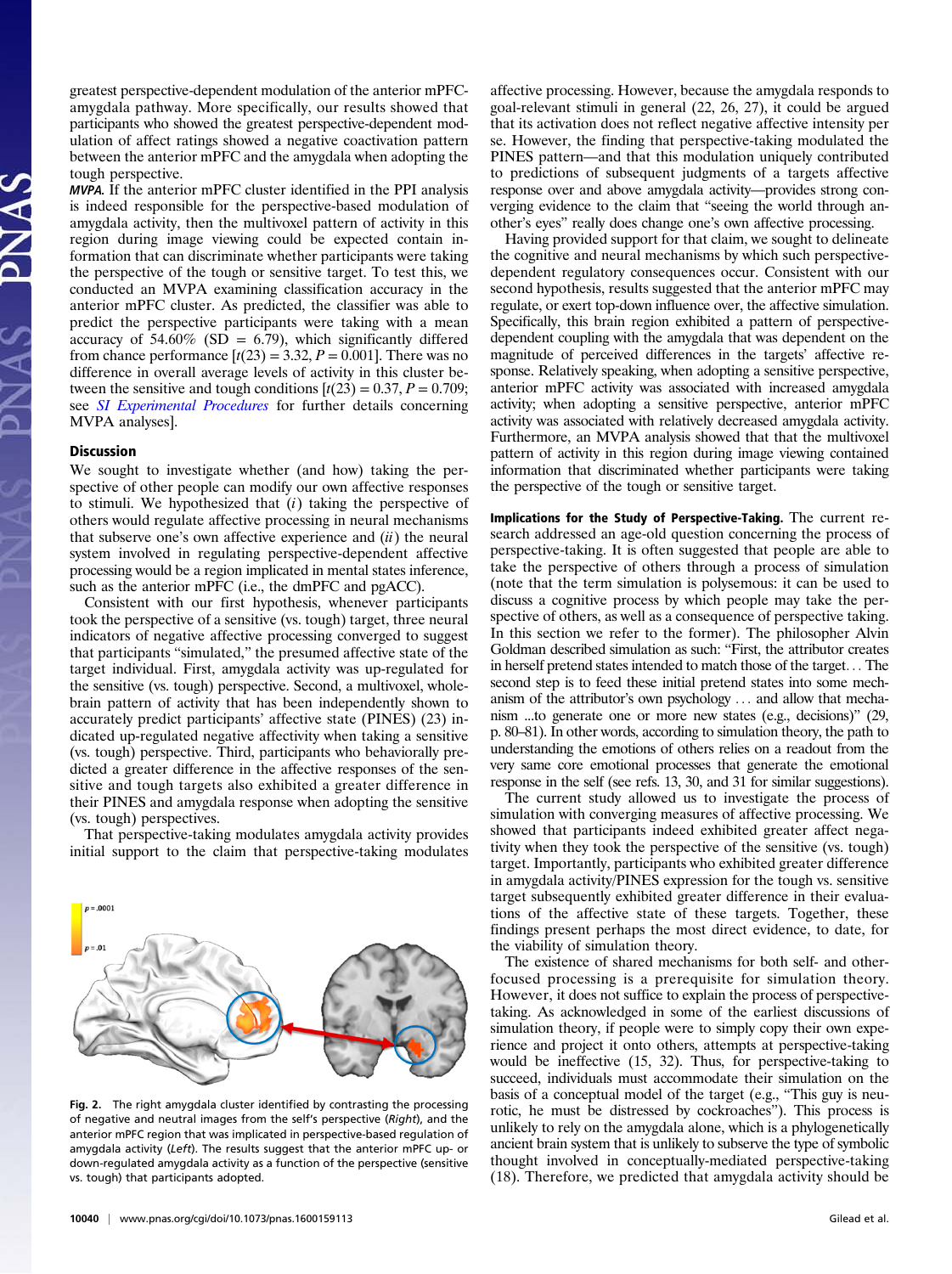modulated through an interaction with a brain system that subserves such model-based, conceptual capacities.

As noted earlier, our results suggest that that this system involves the anterior mPFC. This region is widely implicated in conceptual thought in general (33–35) and social cognition in particular (17, 36). To give one example, recent work shows that multivoxel patterns of activity in the anterior mPFC can be used to predict which one of two individuals a participant is thinking about (20). The current research dovetails and builds on this prior work by showing that anterior mPFC doesn't just support inferences about others states and traits but supports simulation of their perspective on world, thereby changing the way that we appraise the affective significance of events and subsequently respond to them.

Implications for Models of the Self-Regulation of Emotion. An important implication of the current findings is the suggestion that perspective-taking could have emotion regulatory benefits. In the current study, participants did not have the explicit goal of up- or down-regulating their emotions, and yet, merely trying to understand the emotions of tough vs. sensitive others modulated the activity in a brain system involved in the generation of negative affect. Thus, our research suggests that the attempt to "walk in the shoes" of an emotionally resilient individual may cause people to feel less unpleasant in the face of adversity.

Accordingly, it may be possible to harness the type of emotional perspective-taking studied here as an emotion regulation strategy, aimed at helping individuals cope with emotional distress. Extant research within the field of emotion regulation has shown that people can effectively down-regulate negative affect by using topdown cognitive control (2). However, a limitation of many cognitive emotion regulation strategies is that they depend on attentional, linguistic, and working memory systems supported by lateral prefrontal regions. Lateral prefrontal regions are not fully developed until late adolescence (37) and can be disrupted under severe stress (38). Thus, the finding that perspective-based regulation of the amygdala relies on anterior medial rather than lateral prefrontal regions may suggest a new pathway for effective emotion regulation.

Specifically, a simulation-based emotion regulation strategy may be important in populations for which strategies dependent on lateral PFC may be problematic because lateral frontal functionality is compromised or yet to develop (39). For example, future studies could investigate whether young children may especially benefit from being taught how to regulate their emotions using simulative pretend play ("imagine that you are a big boy/girl").

More broadly, the current findings highlight that there may be a plurality of computations and neural pathways by which emotionregulatory consequences can occur. In this way, the current findings contribute to our growing understanding of the complexity of neural interactions that subserve important behavioral outcomes. Hopefully, future research extending the findings described herein could shed further light on strategies that support adaptive socioemotional functioning.

#### Experimental Procedures

Participants. Twenty-four right-handed participants (12 females; average age, 20.5 y; SD = 2.577; range 18-28 y) participated in the experiment for monetary compensation. All were native-level English speakers, all had normal or corrected vision, and none had a history of neurological or psychiatric disorders and. Sample size was determined a priori, based on previous neuroimaging studies showing regulation-related modulation of amygdala activity (2). Three additional participants were excluded from the final analysis (one for missing data and two for failing to comply with task instructions, as evident by deviation of more than 3 SDs from the mean affect rating in at least one task condition). Participants gave written consent before taking part in the experiment. The study was approved by the Institutional Review Board of Columbia University.

#### Materials.

Target description questionnaires. The descriptions of the tough and sensitive targets were given in the form of printed questionnaires that were ostensibly

filled out by two previous participants. At the top of each questionnaire, a name appeared in hand-written text. Both names were matched to each participants' sex. The questionnaire contained demographic details (e.g., place of birth) and responses to personal questions (e.g., music preferences, hobbies). The key differences between the two types of targets arose from the way each one had supposedly responded to particular questions. In actuality, the answers had been pretested to elicit perceptions that one target was tough and the other sensitive. For example, the tough character worked as an EMT and enjoyed action and horror movies and loud music. By contrast, the sensitive character worked as a graphic designer and liked classical music and romantic comedies. Furthermore, in one of the free response items the tough target described him/herself as being relatively resilient and the sensitive character described him/herself as being relatively sensitive. These characteristics were embedded within more mundane details to bolster the believability of the experiment.

Affective stimuli. Fifty-four negative images (mean normative valence  $= 2.76$ , mean normative arousal = 5.91, on a 1–9 scale) and 54 neutral images (mean normative valence  $= 5.32$ , mean normative arousal  $= 3.15$ ) were taken from the International Affective Picture System (40). Both negative and neutral images were divided to three lists, matched for arousal and valence. An additional set of six similarly valenced and arousing negative images were used during training.

### Behavioral Procedure.

Prescanning. After providing consent, participants were asked to fill out a questionnaire describing various demographic and personal details about themselves. They were told that in the experiment they will be asked to predict the emotions of previous participants and that we need their answers to the personal details questionnaire to use them for the next participant. In actuality, this questionnaire was only administered to bolster the believability of the experiment, and it was not subsequently used. Immediately after filling out the questionnaire, participants were given the "character description" questionnaires, which were in the same format as the one they filled out. They were asked to read the answers of each previous participant carefully and form an impression of them in their mind.

Participants then were instructed on the task they would perform inside the scanner. They were told that they will be presented with images and that each image will be preceded either by a cue with the name of the participant whose perspective they should take or by a cue asking them to take their own perspective. Each image would be followed with a screen asking them to rate the affective response (either of themselves or the target individual) the image elicits. They were then told that they should rate the images based upon the perspective they were cued with, and that these answers would be compared with the previous participants' actual ratings. We told participants that trials wherein they gave the rating from their own perspective would be used for the next participants (in actuality, self-perspective trials were used to identify the neural substrates of spontaneous emotional response). Participants' goal was to predict the previous participants' responses as accurately as possible. To increase the incentive to do so, participants were told that if they were in the top 10% of participants in terms of accuracy, they will receive a \$100 bonus (in actuality, the bonus criteria was based on scanner movement). Participants then performed a short training on the task that involved completing sample trials guided by the experimenter.

Finally, as a pretask manipulation check, participants were asked to recall the answers for each of the two previous participants' questionnaires. Whenever participants made a mistake, the questions were repeated later on until participants arrived at 100% recall accuracy.

Scanner task. The task consisted of 108 trials (18 negative images and 18 neutral images for each of the three perspectives) that were divided into three functional runs. Each run contained 36 trials (6 negative and 6 neutral for each of the three perspectives) and lasted 10 min and 48 s.

Stimuli were presented using E-Prime 2.0 (Psychology Software Tools). Each experimental trial began with the presentation a cue with the name of the participant whose perspective they should take, or a cue asking them to take their own perspective, shown for 2 s. After a jittered fixation period (1–5 s), participants viewed the affective image for 6 s. The image was replaced by a screen that appeared for 3 s, asking them to rate the affective reaction to the image from the perspective they were asked to adopt  $(1 =$  neutral,  $5 =$ very bad). The trial concluded with a second jittered fixation period (3–9 s). Stimuli were displayed in random order and the assignment of images to the three perspective conditions was counterbalanced across participants.

Postscan. At the end of the study, participants completed standardized questionnaires assessing individual differences in affective responding [Beck depression inventory (41) and state-trait anxiety inventory (42)] and perspective-taking [interpersonal reactivity index (43)]. None of these